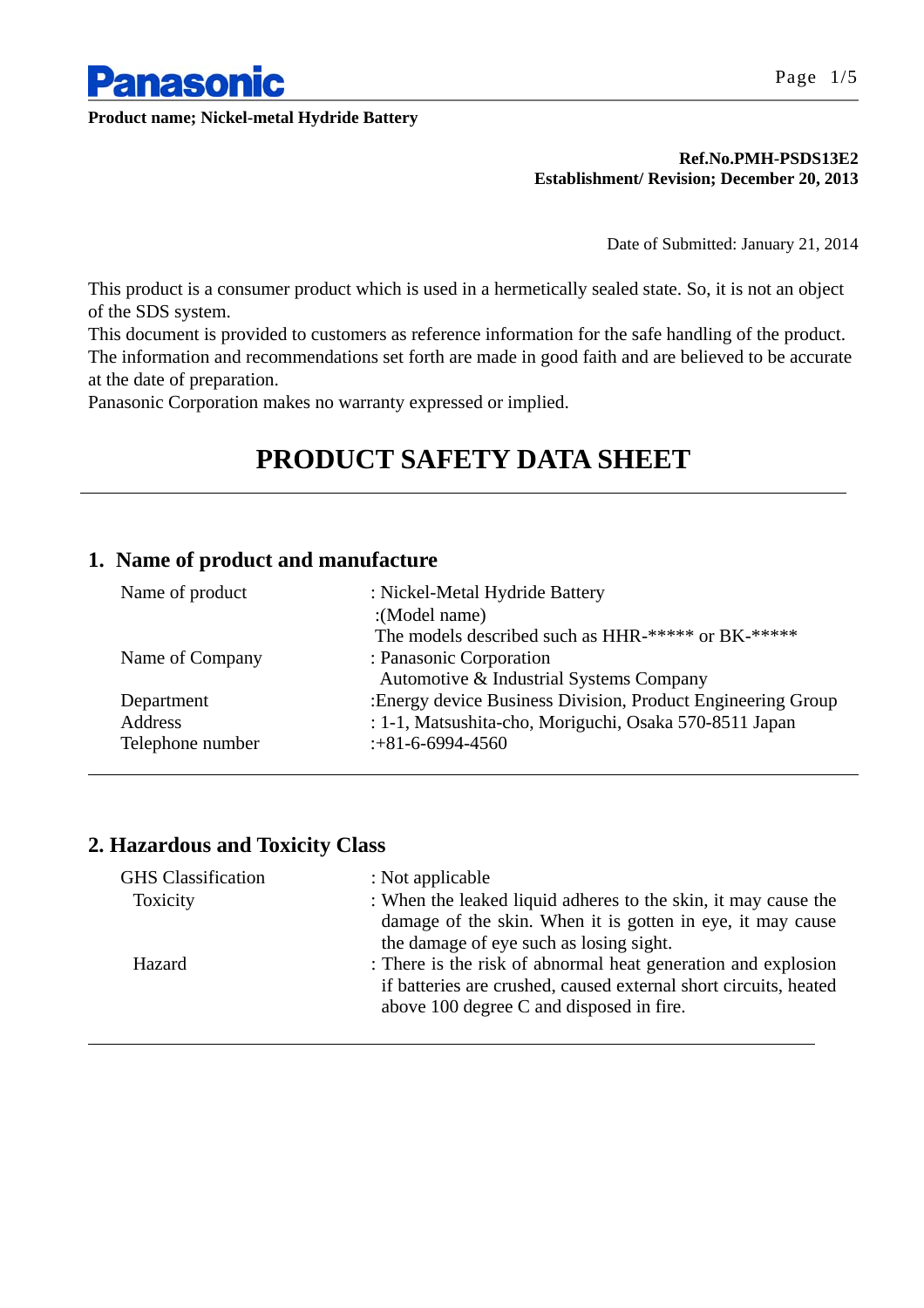

#### **Ref.No.PMH-PSDS13E2 Establishment/ Revision; December 20, 2013**

| Common Chemical name     | CAS number    | Concentration/<br>Percentage Range |
|--------------------------|---------------|------------------------------------|
| Nickel Hydroxide         | 12054-48-7    | 15-25%                             |
| Cobalt Hydroxide         | 21041-93-0    | $1 - 5\%$                          |
| Hydrogen absorbing alloy | 7440-02-0(Ni) |                                    |
|                          | 7440-48-4(Co) | 20-35%                             |
|                          | 7439-96-5(Mn) |                                    |
|                          | 7429-90-5(Al) |                                    |
| Nickel                   | 7440-02-0     | $3 - 10%$                          |
| Iron                     | 7439-89-6     | 10-25%                             |
| Potassium Hydroxide      | 1310-58-3     |                                    |
| Sodium Hydroxide         | 1310-73-2     | $0-15%$                            |
| Lithium Hydroxide        | 1310-65-2     |                                    |

## **3. Composition and ingredient information**

## **4. First Aid Measures**

In case of electrolyte leakage from the battery, necessary actions to be taken are described as follows.

| Skin contact | : Wash the contact skin area off immediately with plenty of clean water such<br>as tap water using a mild soap, otherwise it might cause sore on the skin.<br>Get medical attention if irritation develops or persists. |
|--------------|-------------------------------------------------------------------------------------------------------------------------------------------------------------------------------------------------------------------------|
| Eye contact  | : Flush the eyes with plenty of clean water such as tap water for more than<br>15 minutes without rubbing and immediately take a medical treatment.                                                                     |
| Inhalation   | If appropriate procedures are not taken, it may cause a loss of sight.<br>: Move the exposed person to fresh air area immediately.<br>And take a medical treatment immediately.                                         |

## **5. Fire Fighting Measures**

- 1. Suitable fire extinguishing media are dry sand and chemical powder fire extinguisher.
- 2. When in firefighting, the air respiratory protection should be used because acrid or harmful gas might be generated when fire is extinguished.
- 3. Remove combustibles at once from a firefighting area.
- 4. Remove the batteries to safe area at once from firefighting place.
- **6.** Accidental release measures (in case of electrolyte leakage from the battery)

| Personal precautions                                          | : Wear proper protective equipment.                                                                                                                                                                      |
|---------------------------------------------------------------|----------------------------------------------------------------------------------------------------------------------------------------------------------------------------------------------------------|
| <b>Environmental Precautions</b><br>Spill Clean-Up Procedures | : Prevent spills from entering sewers, watercourses.<br>: Collect material to minimize dust generation; use wet mop,<br>damp sponge. Place collected material into a suitable container<br>for disposal. |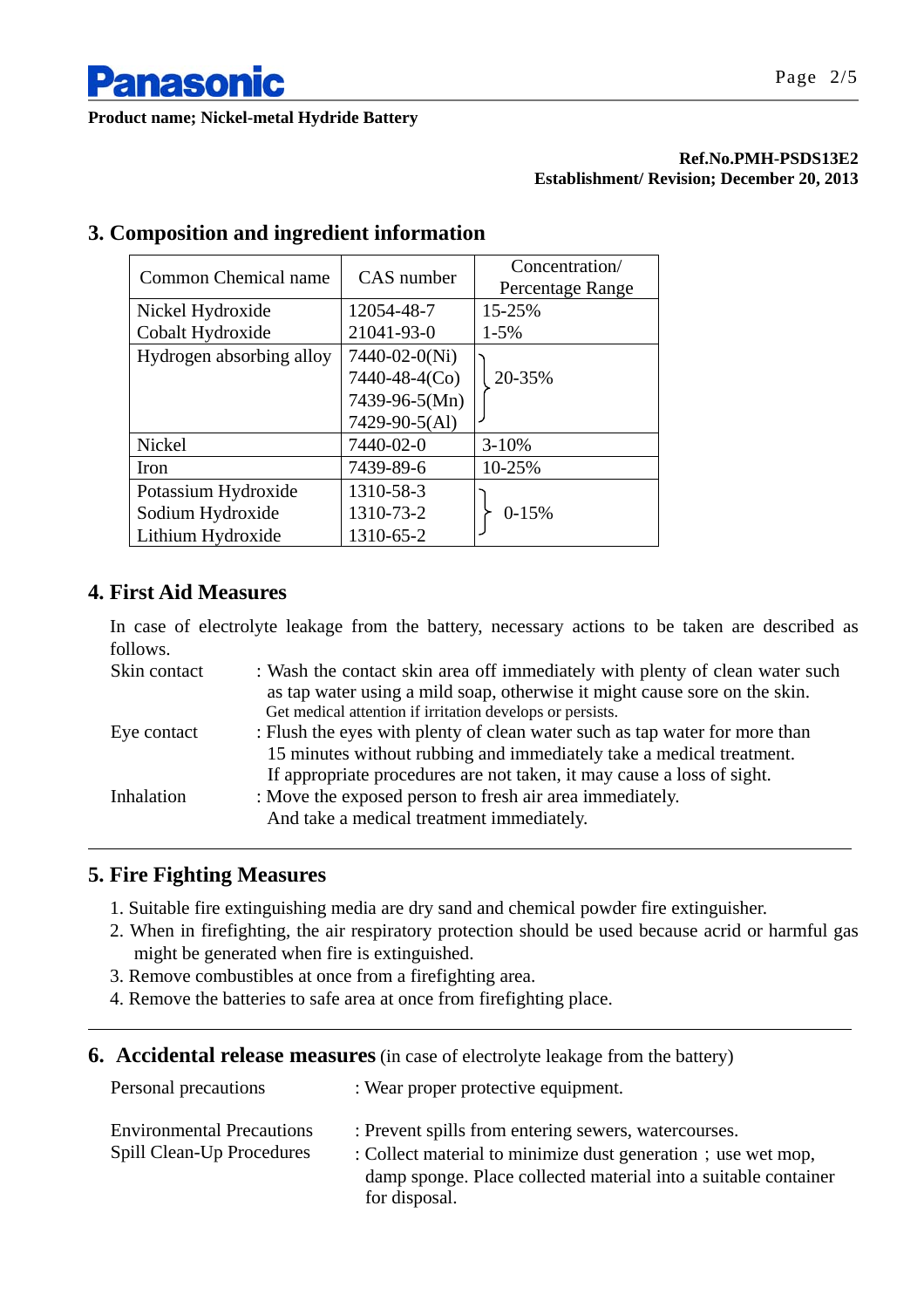

#### **Ref.No.PMH-PSDS13E2 Establishment/ Revision; December 20, 2013**

## **7. Handling and Storage**

## **Handling**

| <b>Technical measures</b> | Not necessary under normal use.                                                                                                                                                                                                                                                                                        |
|---------------------------|------------------------------------------------------------------------------------------------------------------------------------------------------------------------------------------------------------------------------------------------------------------------------------------------------------------------|
| Precaution                | The terminals of the battery should be protected in the packing form to<br>be able to prevent them from external short circuit.<br>They are packed by the material with enough strength to prevent them<br>from destroyed by vibrates, impact, fall and accumulation, etc. while<br>transporting them.                 |
| <b>Storage</b>            |                                                                                                                                                                                                                                                                                                                        |
| <b>Storage Condition</b>  | : Keep batteries out of water and wet when in storage and transported.<br>Keep batteries out of fire and avoid the high temperature atmosphere<br>: when in storage and transported.<br>:An example of the high temperature: The high temperature storage<br>like in the car exposed to blazing sun should be avoided. |

Safe Packaging materials: Carton boxes, wooden boxes.

## **8. Exposure control**

| Acceptable concentration      | : Not necessary under normal use.                                                                       |
|-------------------------------|---------------------------------------------------------------------------------------------------------|
| Facilities                    | Nothing in particular.                                                                                  |
|                               | Protective Equipments (in case of electrolyte leakage from the battery)                                 |
| <b>Respiratory Protection</b> | : Safety mask.                                                                                          |
| <b>Hand Protection</b>        | : Safety gloves.                                                                                        |
| Eye Protection                | : Safety glasses designed to protect against liquid splashes                                            |
| Skin and Body Protection      | : To prevent any contact, wear impervious clothing such as<br>boots or whole body suits as appropriate. |

## **9. Physical and Chemical Properties**

| : The nickel hydrogen battery is stored in the plastic resin case<br>or tube.            |
|------------------------------------------------------------------------------------------|
| : Depend on the design.                                                                  |
| No odor<br>$\mathcal{L}$                                                                 |
| : The voltage value depends on the number of built-in batteries<br>used in battery pack. |
|                                                                                          |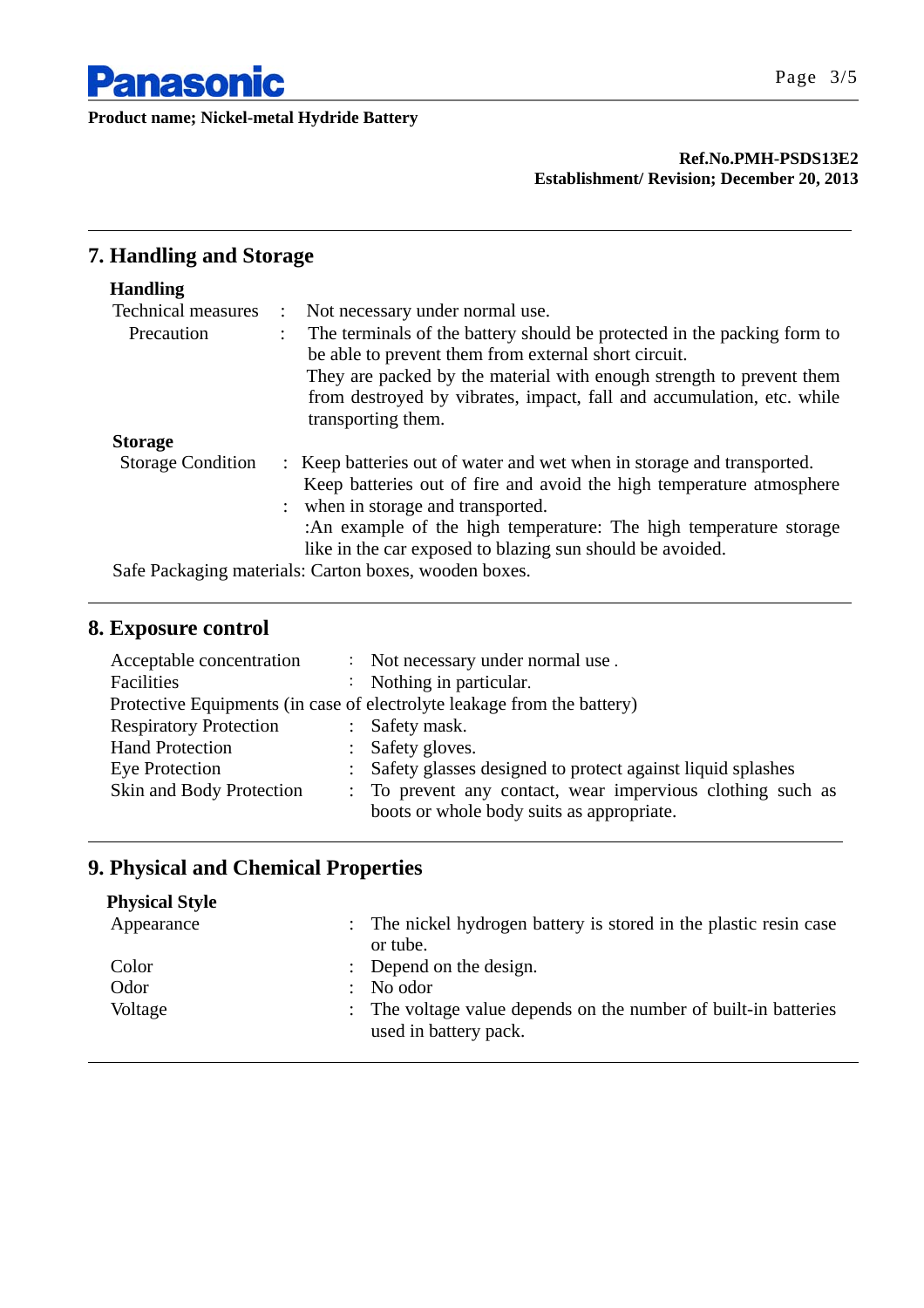

#### **Ref.No.PMH-PSDS13E2 Establishment/ Revision; December 20, 2013**

## **10. Stability and Reactivity**

| Reactivity                          | : Stable under normal use.                                                                                        |
|-------------------------------------|-------------------------------------------------------------------------------------------------------------------|
| <b>Chemical Stability</b>           | : Stable under normal use.                                                                                        |
| Conditions to be avoided            | : External Short, crushed and heated or disposed in fire cause<br>abnormal heat generation, leakage or explosion. |
| Hazardous<br>decomposition products | : Acrid or harmful fume is emitted during fire                                                                    |

## **11. Toxicological information**

There is no data available on the product itself.

## **12. Ecological Information**

#### **Persistence/degradability**

In case of the worn out battery was disposed in land, the battery case may be corroded, and leak electrolyte. But, we have no ecological information.

Heavy metal quantity in a cell

Mercury (Hg), Cadmium (Cd) and Lead (Pb) are not used in cell.

## **13. Disposal Considerations**

When the battery is worn out, dispose of it under the regulations of each local government or the law issued by relating government.

## **14. Transport Information**

- IATA Dangerous Goods Regulations  $55^{\text{th}}$  Edition (2014)
- ICAO Technical Instructions for the safe transport of dangerous goods by air
- The product is handled as Non-Dangerous Goods by based on IATA (A123) for air shipment .
- -The product is handled as following by basted on UN3496 (SP963) for sea shipment.
	- 1. Nickel-metal hydride button cell or nickel-metal hydride cells or batteries packed with or contained in equipment are Non-Dangerous Goods.
	- 2. All other nickel-metal hydride cells or batteries shall be securely packed and protected from short circuit. They are Non-Dangerous Goods provided they are loaded in a cargo transport unit in a total quantity of less than 100Kg gross mass.
	- 3. When loaded in cargo transport unit in a total quantity of 100kg gross mass or more, they are Dangerous Goods (Class 9).